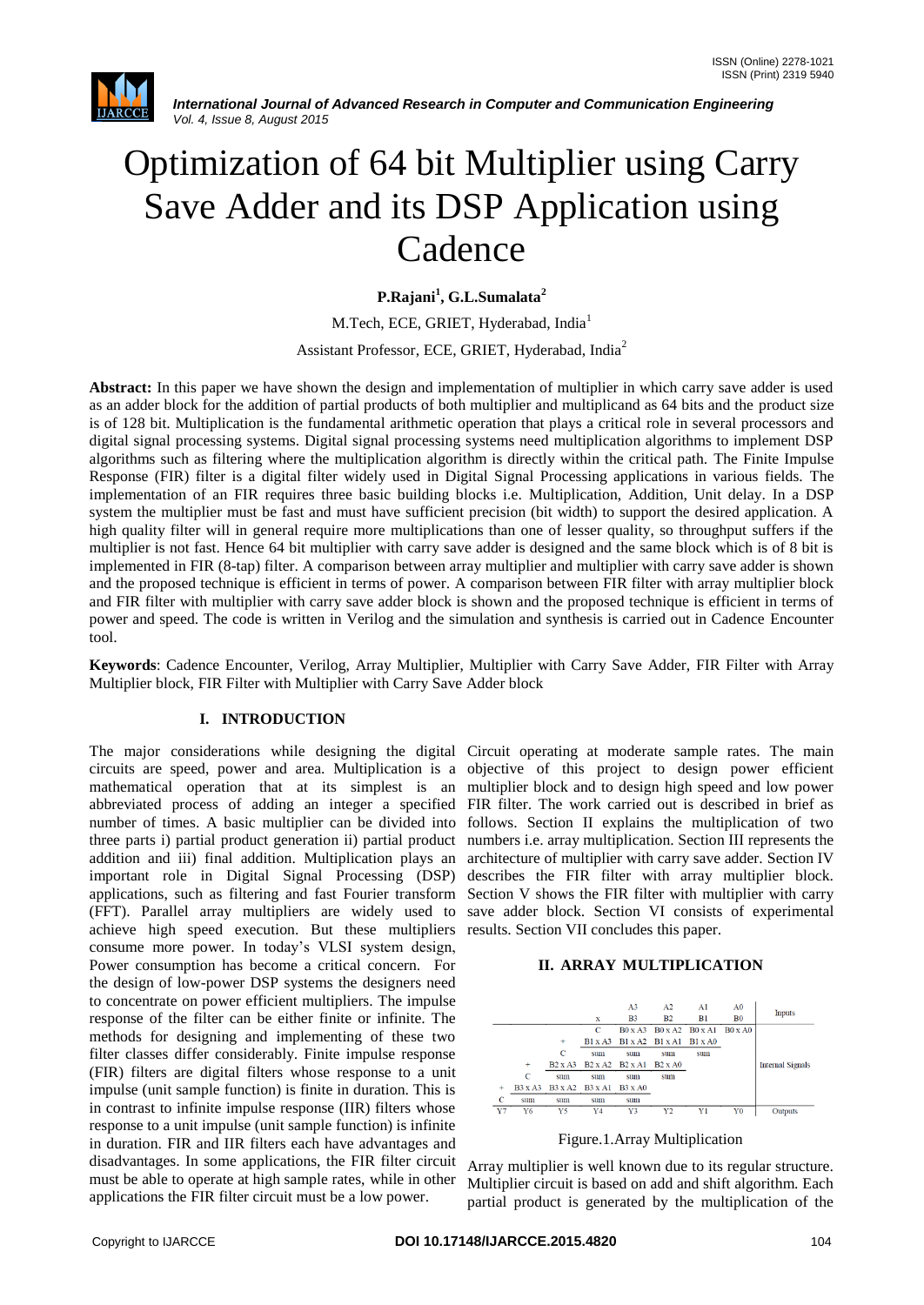

multiplicand with one multiplier bit. The partial product are shifted according to their bit orders and then added. The addition can be performed with normal carry propagate adder. In array multiplication we need to add, as many partial products as there are multiplier bits.

## **III.ARCHITECTURE OF MULTIPLIER WITH CARRY SAVE ADDER**



Figure.2.Multiplier with Carry saves Adder Architecture

In the Carry Save Addition method, the first row will be either Half-Adders or Full-Adders. If the first row of the partial products is implemented with Full-Adders,  $C_{in}$  will be considered '0'. Then the carries of each Full-Adder can be diagonally forwarded to the next row of the adder. The resulting multiplier is said to be Carry Save Multiplier, because the carry bits are not immediately added, but rather are saved for the next stage. In the design if the full adders have two input data the third input is considered as zero. In the final stage, carries and sums are merged in a fast carry-propagate (e.g. ripple carry or carry look ahead) adder stage.

## **IV.FIR FILTER**



Figure.3.Basic Form of FIR Filter

Filters are signal processing components that are used to process interfered and corrupted signals. They can be classified to two main categories: analog and digital filters. Filters in these two categories are different in terms of cost, speed, accuracy, power consumption and implementation, but they are similar in the sense that they are both used to filter signals.

A commonly used method of implementing digital filters is by considering a subset of the filter"s impulse response. Filter designed this way are called finite impulse response (FIR) filters. The mathematical process used to get the output of a linear system according to its impulse response is the convolution. When a digital signal x[n] is to be processed by a system of impulse response h[n], the output is the result of the following equation

$$
y[n] = \sum_{k=0}^{N-1} h[k]x[n-k]
$$

The above equation describes how each sample of the output signal is calculated. This is an application of the widely used mathematical operation of the dot product, which consists purely of multiplication and addition. Here multiplication is carried out using array multiplier and addition by the basic adder.

### **V.FIR FILTER WITH MULTIPLIER WITH CARRY SAVE ADDER**

Here the basic form of FIR Filter structure is considered. The building blocks of FIR filter is multiplier, adder and delay unit. Here in case of multiplier we consider multiplier with carry save adder block. In case of adder we use basic adder for addition. Delay element we are using is D-Flipflop.FIR filter with multiplier with carry save adder block is the new technique which is proposed to improve speed and to reduce power.

## **VI.RESULTS**

The analysis is done using Cadence Encounter tool to simulate and synthesize both Array Multiplier and Multiplier with Carry Save Adder, FIR Filter with Array Multiplier and FIR Filter with Multiplier with Carry Save Adder. The code is written in Verilog HDL to optimize the power of 64 bit multiplier and to optimize the power and speed of FIR filter.

# **Array multiplier**

## **Simulation waveforms**



64 bit array multiplier waveforms

## **Synthesis Report**

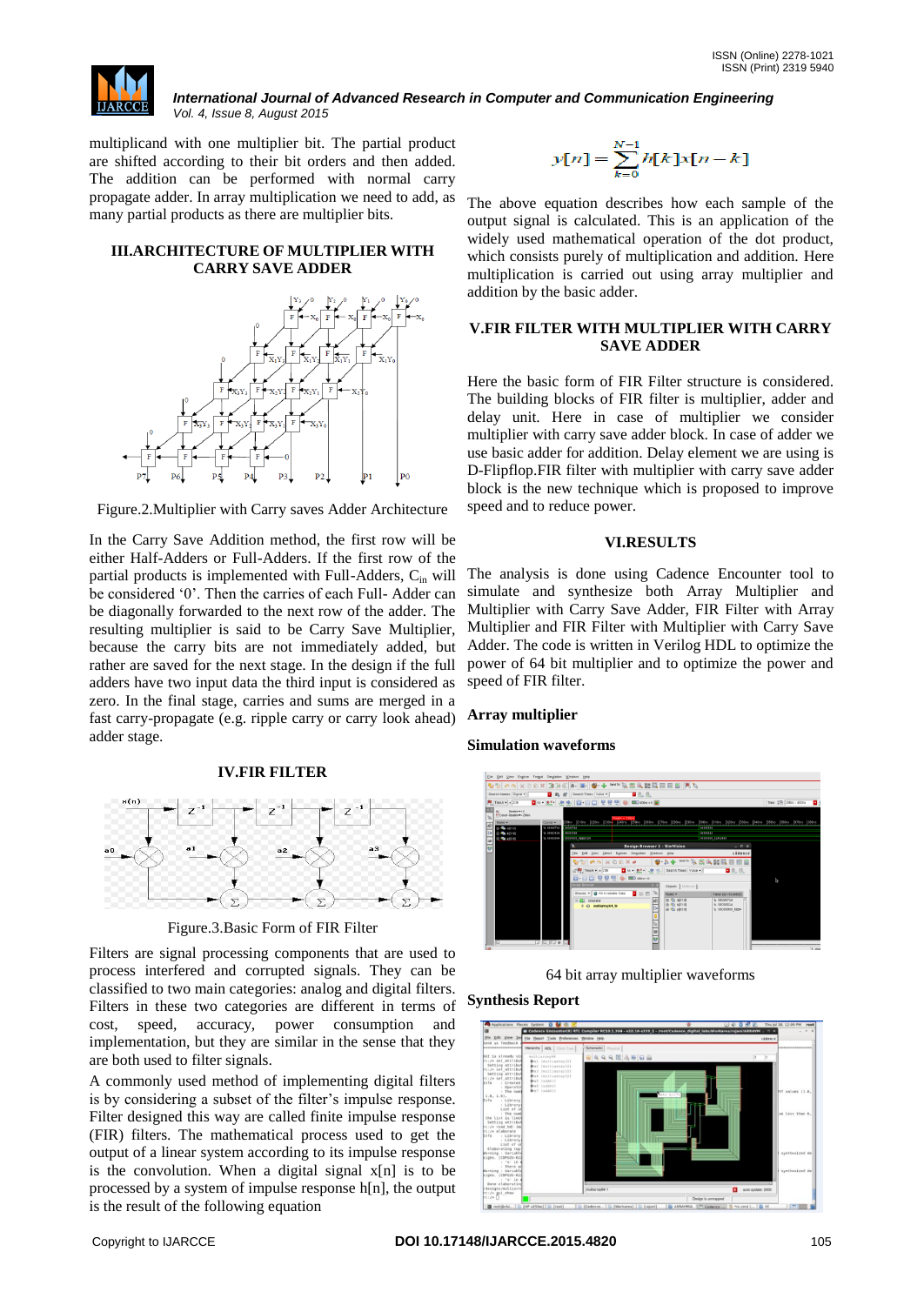

## **Power Report**

| rc:/> report power                         |                |                         |                                          |                                                       |  |
|--------------------------------------------|----------------|-------------------------|------------------------------------------|-------------------------------------------------------|--|
|                                            |                |                         |                                          |                                                       |  |
| Generated by:                              |                |                         |                                          | Encounter (R) RTL Compiler RC10.1.304 - v10.10-s339 1 |  |
| Generated on:                              |                | Jul 30 2015 12:46:55 pm |                                          |                                                       |  |
| Module:                                    | multiarrav64   |                         |                                          |                                                       |  |
| Technology library: slow_normal 1.0        |                |                         |                                          |                                                       |  |
| Operating conditions: slow (balanced tree) |                |                         |                                          |                                                       |  |
| enclosed<br>Wireload mode:                 |                |                         |                                          |                                                       |  |
| Area mode:                                 | timing library |                         |                                          |                                                       |  |
|                                            |                |                         |                                          |                                                       |  |
|                                            |                |                         |                                          |                                                       |  |
|                                            |                |                         | Leakage Dynamic Total                    |                                                       |  |
| Instance                                   |                |                         | Cells Power(nW) Power(nW) Power(nW)      |                                                       |  |
|                                            |                |                         |                                          |                                                       |  |
| multiarray64                               |                |                         | 10050 467693.206 5420443.934 5888137.141 |                                                       |  |
| $\times 1$                                 |                |                         | 2464 113446.301 1152903.687 1266349.989  |                                                       |  |
| $\times 4$                                 |                |                         | 592 26652.809 235474.655 262127.464      |                                                       |  |
| $\times 4$                                 |                |                         | 136 5830.760 39643.409 45474.169         |                                                       |  |
| $\times 1$                                 |                |                         | 28 1058.052 4854.421 5912.474            |                                                       |  |
| FAG                                        | п.             |                         | 94.386 423.490 517.676                   |                                                       |  |
| FA4                                        | $\mathbf{1}$   |                         | 94.329 351.196                           | 445.524                                               |  |
| FA3                                        | ı              |                         | 94.272 295.658                           | 389.930                                               |  |
| FA7                                        | $\mathbf{1}$   |                         | 94.211 596.757                           | 690.969                                               |  |
| FAS                                        | $\mathbf{1}$   |                         | 94.016 447.852                           | 541,868                                               |  |
| FA2                                        | s.             |                         | 93.997 276.785                           | 370.782                                               |  |
| FAB                                        | n.             | 93.984                  | 417.067                                  | 511.051                                               |  |
|                                            |                |                         |                                          |                                                       |  |

## **Multiplier with carry save adder Simulation waveforms**

| $\overline{\mathbf{a}}$ |                                              |                   | Waveform 1 - SimVision                                                                                  |                        |                          |
|-------------------------|----------------------------------------------|-------------------|---------------------------------------------------------------------------------------------------------|------------------------|--------------------------|
| Elle                    | Eat<br>Explore<br><b>View</b>                | Format Sinufation | <b>Windows</b> Help                                                                                     |                        |                          |
|                         |                                              |                   | 3 1 4 日 日 サ サ *** 以先 大 記 日 日 日 下 り                                                                      |                        |                          |
|                         | Search Names: Signal .                       |                   | ■乳儿<br>Search Times: Value -                                                                            |                        |                          |
|                         | $P_{\text{c}}$ Time A $=$ $-400$             |                   | ■ 2018: 2019 초 그 그 그 모든 모든 이 2000ml =                                                                   |                        | Time: \$15 200ms : 400ns |
|                         | Samfra v + D<br>f/ Cursor-Baseline = + 400ro |                   |                                                                                                         |                        | <b>Consulting</b>        |
|                         | Namo -                                       | Cursor +          | 100ms (210ms (220ms (240ms (250ms (260ms (270ms (280ms (290ms (300ms (310ms (320ms (340ms (360ms )      |                        | 380mm<br>360ms<br>1370mm |
|                         | $10-46$ + $0100$                             | $h$ coreccie      | 00000754                                                                                                | 00000624               |                          |
|                         | (3-4 h010)                                   | 1.0000611         | <b>SERRITS SA</b>                                                                                       | 00001112               |                          |
|                         | $D - 86.00$                                  | 1.0010001         | 000000000000110                                                                                         | <b>RODOTOF TOPICKE</b> |                          |
|                         |                                              |                   | <b>Design Browser 1 - SimVision</b>                                                                     | $ 0$ $x$               |                          |
|                         |                                              |                   | Elle Edit View Select Explore Singlation<br>Windows<br>Help                                             | cädence                |                          |
|                         |                                              |                   | $9.3 +$<br>Send To:<br>$P_G \otimes    \bullet \circ \bullet    \times \otimes    \times \bullet$<br>44 | 医器拟曲曲<br>叢             |                          |
|                         |                                              |                   | $T = 400$<br>ni = Rd - de ib. Search Times: Value =                                                     | ■ 机 机                  |                          |
|                         |                                              |                   | 모<br>层<br>四一四四<br>묲<br>$\Box$ 400 $\alpha$ + 0                                                          |                        |                          |
|                         |                                              |                   | <b>Vesign Browser</b><br>Objects   Mithods                                                              |                        |                          |
|                         |                                              |                   | Browse: - G All Available Data<br>日继<br>$\Box$<br>Name =                                                | Value (as recorded     |                          |
|                         |                                              |                   | 图 40 401 00<br><b>B-CD</b> simulator<br>ù                                                               | DODGECOS               |                          |
|                         |                                              |                   | 盘 电 b(31.0)<br>$E - \Omega$ multicages to                                                               | h 00005612             |                          |
|                         |                                              |                   | h.<br><b>B-E394 平 B</b>                                                                                 | h 00000000_1cr*        |                          |
|                         |                                              |                   |                                                                                                         |                        |                          |
|                         |                                              |                   | $\mathfrak{b}$                                                                                          |                        |                          |
|                         |                                              |                   |                                                                                                         |                        |                          |

64 bit multiplier with carry save adder waveforms

# **Synthesis Report**



# **Power Report**

| rc:/> report power                                                                                                        |                                                             |                                                 |                                                                                                                                                                                    |                                                       |  |
|---------------------------------------------------------------------------------------------------------------------------|-------------------------------------------------------------|-------------------------------------------------|------------------------------------------------------------------------------------------------------------------------------------------------------------------------------------|-------------------------------------------------------|--|
| Generated by:<br>Generated on:<br>Module:<br>Technology library:<br>Operating conditions:<br>Wireload mode:<br>Area mode: | multicsa64<br>slow normal 1.0<br>enclosed<br>timing library | Jul 30 2015 01:07:55 pm<br>slow (balanced tree) |                                                                                                                                                                                    | Encounter (R) RTL Compiler RC10.1.304 - v10.10-s339 1 |  |
| Instance                                                                                                                  |                                                             |                                                 | Leakage Dynamic Total<br>Cells Power(nW) Power(nW) Power(nW)                                                                                                                       |                                                       |  |
|                                                                                                                           |                                                             |                                                 |                                                                                                                                                                                    |                                                       |  |
| $m$ ultican64<br>$\times 4$<br>$\times 3$<br>$\times 1$<br>$\times 2$                                                     | 3808<br>928<br>49.                                          |                                                 | 15426 451914.303 5400644.307 5852558.610<br>109519.181 1141260.016 1250779.197<br>25664.906 227295.061 252959.966<br>220 5578.215 38730.980 44309.195<br>995.817 4842.706 5838.522 |                                                       |  |
| $\times 7$<br>$\times$ 12<br>$\times 9$                                                                                   | $\mathbf{1}$<br>1<br>$\mathbf{1}$                           |                                                 | 29.599 322.573<br>29.492 175.083<br>29.322 126.245                                                                                                                                 | 352.172<br>204.575<br>155.567                         |  |
| $\times 4$                                                                                                                | 1                                                           | 29.264                                          | 178.678                                                                                                                                                                            | 199.934                                               |  |
|                                                                                                                           |                                                             |                                                 |                                                                                                                                                                                    |                                                       |  |

#### **Fir filter with array multiplier Simulation waveforms**



8 tap FIR Filter waveforms

# **Synthesis report**



## **Power Report**

| $rc1$ /> report power                                                                                                             |                                               |                                                 |                                                                 |                                                       |  |
|-----------------------------------------------------------------------------------------------------------------------------------|-----------------------------------------------|-------------------------------------------------|-----------------------------------------------------------------|-------------------------------------------------------|--|
| Generated by:<br>Generated on:<br>Hodule:<br>fir8<br>Technology library:<br>Operating conditions:<br>Wireload mode:<br>Area mode: | slow normal 1.0<br>enclosed<br>timing library | Jul 30 2015 10:39:12 am<br>slow (balanced tree) |                                                                 | Encounter (R) RTL Compiler RC10.1.304 - v10.10-s339 1 |  |
| Instance                                                                                                                          |                                               | Leakage                                         | Dynamic<br>Cells Power(nW) Power(nW) Power(nW)                  | Total                                                 |  |
| firs<br>12                                                                                                                        | 1094<br>107                                   |                                                 | 63378.123 899520.571 962898.694<br>6068.052 55985.454 62053.506 | ---------                                             |  |

| 12                      | 107 | 6068.052  | 55985.454 | 62053.506 |
|-------------------------|-----|-----------|-----------|-----------|
| csa tree a129 60 groupi | 43  | 4906.592  | 51190.698 | 56097.291 |
| 13                      | 107 | 6062.640  | 58155.847 | 64218.487 |
| csa tree a129 60 groupi | 43  | 4901.290  | 53353.571 | 58254.861 |
| 17                      | 107 | 6056.133  | 63044.190 | 69100.323 |
| csa tree a129 60 groupi | 43  | 4889, 470 | 58144.914 | 63034.384 |
| 14                      | 107 | 6053.633  | 62972.471 | 69026.104 |
|                         |     |           |           |           |
|                         |     |           |           |           |

# **Timing Report**

| add0099/Z[15]<br>f7/s[15]<br>V[15]<br>(fir constraints.g line 14)                                             | out port<br>ext delay | $+0$<br>$+1000$ | 3881 F<br>4881 F |
|---------------------------------------------------------------------------------------------------------------|-----------------------|-----------------|------------------|
| (clock clk)                                                                                                   | capture               |                 | 10000 R          |
| Cost Group : 'clk' (path group 'clk')<br>Timing slack : 5119ps<br>Start-point : x[1]<br>$End-point$ ; $v[15]$ |                       |                 |                  |

## **Fir filter with multiplier with carry save adder Simulation waveforms**



8 tap FIR Filter with multiplier with carry save adder

# **Synthesis Report**

|                                            | Applications Places System <b>Q</b> & <b>C</b>          |                                                                                                                          | $\omega$ de $\Omega$ | Thu Jul 30, 10:46 At |            |
|--------------------------------------------|---------------------------------------------------------|--------------------------------------------------------------------------------------------------------------------------|----------------------|----------------------|------------|
|                                            |                                                         | Gadence Encounter(R) RTL Compiler RC10.1.304 - v10.10-s339_1 - /root/Cadence_digital_labs/Workarea/rajani/FIRFILTE _ 0 X |                      |                      |            |
| File                                       | Edit View Sea File Report Tools Preferences Window Help |                                                                                                                          |                      | câdence              |            |
| root wld<br>subdesign all<br>subdesign all | <b>Herarchy   HDL</b>   Clock Tree                      | Schematic Physical                                                                                                       |                      |                      |            |
| subdesign all<br>subdesign aut             | FIRCSAS<br>B-d1 (dff16)                                 | $\Theta \otimes \mathcal{A} \otimes \mathcal{B} \otimes \mathcal{B} \otimes \mathcal{B}$                                 |                      |                      |            |
| subdesign dp                               | @-d2 [dff16]                                            |                                                                                                                          |                      |                      |            |
| Send us feedback<br>                       | B-43 (dff16)<br><b>身-34 [dff16]</b><br>B-d5 (dff16)     |                                                                                                                          |                      |                      | ---------- |
| GUI is already vis                         | B-d6 [dff16]                                            | $\triangleright$                                                                                                         |                      |                      |            |
| rc:/> set attribut                         | Bd7 (dff16)<br><b>B-f1</b> [fa_16]                      |                                                                                                                          |                      |                      |            |
| Setting attribut<br>rc:/> set attribut     | <b>B-</b> £2 [fn.16]                                    |                                                                                                                          |                      |                      |            |
| Setting attribut                           | <b>8-f3</b> [fa_16]                                     |                                                                                                                          |                      |                      |            |
| rc:/> set attribut<br>: Created            | <b>B-</b> £4 [£a.16]                                    |                                                                                                                          |                      |                      |            |
| Info<br>: Operatin                         | <b>B-f5</b> [fa_16]                                     |                                                                                                                          |                      |                      |            |
| : The nomi                                 | <b>0-</b> £6 [fa_16]<br><b>B-f7</b> [fa_16]             |                                                                                                                          | di China v           | i,                   | IVT values |
| $1.0.1.0$ .                                | 8-11 Inulti8csal                                        | 后一                                                                                                                       |                      |                      |            |
| : Library<br>Info<br>: Library             | 8-12 Inulti8csal                                        |                                                                                                                          |                      |                      |            |
| List of un                                 | \$13 [multi8csa]                                        |                                                                                                                          |                      |                      |            |
| : The numi                                 | 8-14 Inulti8csal                                        |                                                                                                                          |                      |                      | ue less ti |
| the list is limit<br>Setting attribut      | <b>B-15 Inultificanl</b>                                |                                                                                                                          |                      |                      |            |
| rc:/> read hdl (F)                         | 8-16 Inulti8csal<br>8-17 Inslti8caal                    |                                                                                                                          |                      |                      |            |
| rc:/> elaborate                            | <b>B</b> -18 [multi8csa]                                |                                                                                                                          |                      |                      |            |
| : Library<br>Info<br>: Library             |                                                         |                                                                                                                          |                      |                      |            |
| List of un                                 |                                                         |                                                                                                                          |                      |                      |            |
| Flaborating too!                           |                                                         |                                                                                                                          |                      |                      |            |